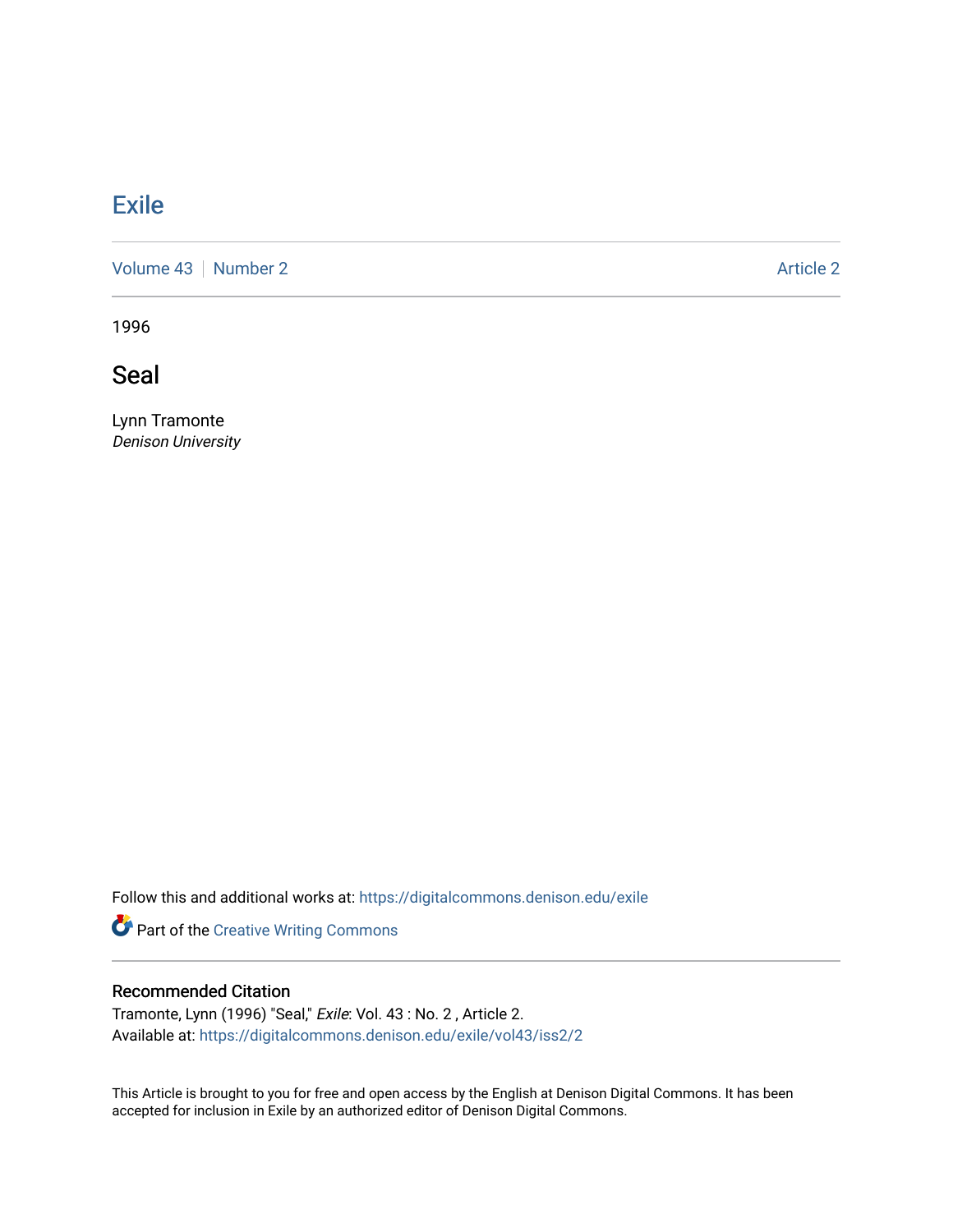## **Seal**

Seal Nowak in the upstairs bathroom, brushing her Jong, red hair in front of the mirror. Sixteen, with the best trumpet-lips in the county. Actually she played the comet, and she played well.

It was cold out, February, and the snow was responding to gravity, lightly, when Seal looked out the window. The sky was white and she pulled out the hair dryer. On days like this Seal used to ride with her dad on his snowmobile. He would take it up to 70 miles an hour-but only if Seal promised not to tell her mother. She could barely hold onto her dad's waist around his thick winter coat. He'd finally slow down when they reached the edge of the woods, unless Seal couldn't stand the cold and the speed anymore, and screamed.

She left the bathroom after drying her hair, grabbed her cornet, and went downstairs. Seal's mother was reading the paper, turning the pages slowly. She poured coffee into her mug from the pot on the table, keeping one hand on the pot, pouring more as she read. "Um, I'm leaving now," Seal said.

"OK Seal," her mother said, "Good luck, honey." Her mom tried to make her voice sound cheerful.

"Going to see Dad now?" Seal couldn't make herself say the word "hospital."

"Pretty soon. I'm waiting for Carley to get up. I'll come back in a few hours to get you."

Seal walked the 0.7 miles to school with one frozen hand clutching the handle of her instrument case. She walked on the left side of the road, against the direction of cars. Long yellow grass covered the banks of the ditches, sticking out through patches of snow. There was an empty bottle of Colt 45 beside a Taco Bell bag. Broken glass from 20 years of beer bottle litter was scattered in the ditches.

In the parking Jot Seal met her principal, who opened the door of his rusty black station wagon. It was strange seeing him on a Saturday, without the usual gray suit and tie. He was wearing black earmuffs and he clapped his hands together to shock warmth into them. "Hello, Seal. Let's get going, shall we?"

Seal, riding in the front passenger's seat, hardly breathing the whole time, afraid of having to form responses to anything he might say. She looked out the window at the small tract houses and dead fields, concentrating on the muted colors of Ohio. Everything was black, brown, and white—the trees, the patches of old grass under the snow, the cold, blank sky. Seal began pounding the fingerings to "Take Five" on her knee, but quickly remembered where she was.

Seal's principal only broke the silence once, and that was to ask about her father. "He's doing fine, thanks." And then, because she could tell he wanted more, "They've moved him out of intensive care. They're planning a double bypass for Monday. We're all doing fine." She didn't mean to sound defensive.

After about five minutes they reached the cemetery. Seal's principal stopped by a group of men in military uniform. They were ten of them lining up, about two football fields away from the burial site. "Well," her principal said, snapping the doors unlocked and staring out Seal's window at the men. She said "thank you"; he nodded and contin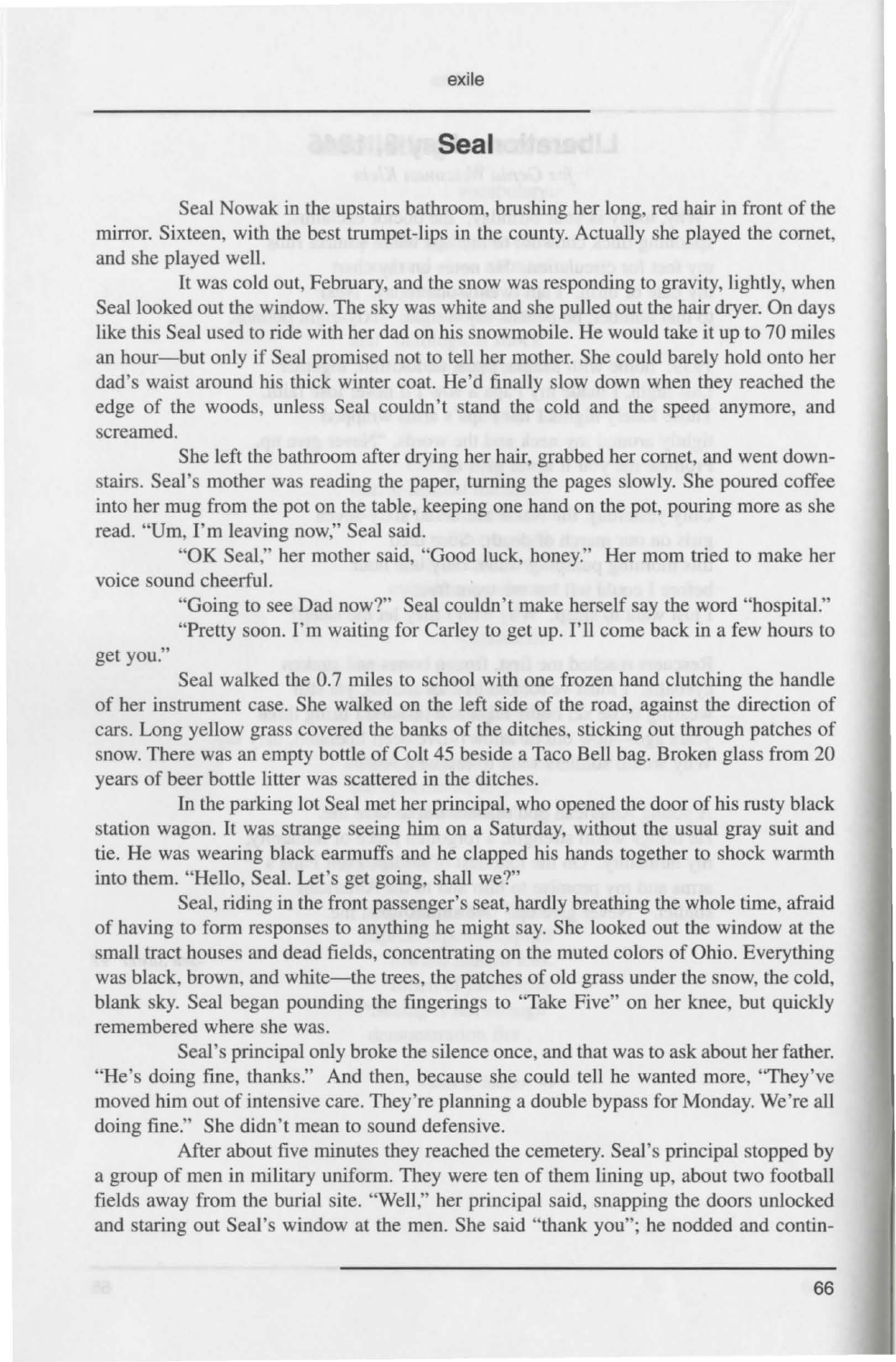ued on through the cemetery road, utilizing the turnaround. Seal watched him park across the street. He stayed inside his car.

A man in a military uniform walked up to Seal and handed her an envelope. Inside was a check made out to "Seal S. Nowak," for twenty-five dollars. This was the most ever. She smiled the cemetery smile of a thin line, "thank you." He returned to his place in line, moving his rifle to the right side.

Seal Nowak walked to her place at the edge of the woods. She stood behind the military men with her cornet case, frozen hands, winter coat with the fake-fur collar. Seal wanted to be invisible. Checked her watch: thirty minutes until her cue. She'd better start warming up.

When you press the cornet hard against your lips, searching for high notes or trying to hang onto your breath, a red ring forms on your mouth from the pressure. Seal rubbed at her lips to warm them up a little, remembering what she'd promised her boyfriend in the third grade. "I'll keep my lips warm for you," placing one hand over her mouth and blowing out to create a warm space. It had been snowing out, February, and they were planning to kiss at recess.

Seal Nowak began to play. Scales, first, the B flat to warm up, checking her pitch on the middle C. Long, slow notes, while she tried to concentrate on her inability to keep a steady pitch, her tendency to pinch the sound. How the water built up in the cold mouthpiece, the spit she used to warm up the cornet, and gargled when she played. Right before it was her turn, after blowing warm air in the instrument for twenty minutes, she would wipe the mouthpiece out with her fingers and begin.

It was a quick service, and it was very far away. The point was that she be heard, not seen. From where Seal stood, she could barely make out the priest's gestures, but she didn't want to see. Instead Seal listened to the winter noises of wind and footsteps crunching on snow. The military men behind her were stomping up and down to keep warm. The wind was cutting at her cheeks.

Seal tried to force herself to think about music. The tall pines around her were almost black. She was going to have to play against the wind, something she hadn't counted on.

Finally the uniformed men fired shots, and there was silence. It was Seal's turn. Standing up very straight, Seal Nowak, playing "Taps" for the dead man she'd never met. She wiped the spit out of the mouthpiece, pulled the cornet up to a military right angle, and pushed the cold metal to her lips.

It cracked. She cracked. The sound cracked. Seal might as well have cracked herself, have been seen, have screamed in the attentive silence of this military funeral. There was still some spit left in the instrument, and she was muffled, garbled, pinched. She was sorry. The first note of "Taps" cracked with Seal 's spit; she sucked in the musty water and finished the song.

She was sure the widow's hands flew up. She knew she heard the cries of the dead man's children. She anticipated the disappointment of her principal, who had attested to her ability and suggested her for the job.

Seal Nowak finished playing "Taps" to the silence. She couldn't tell if it was a respectful silence, or an embarassed silence, or a very, very angry silence. She didn't want to talk to anybody. She couldn't see through the cold water in her eyes; the wind was now